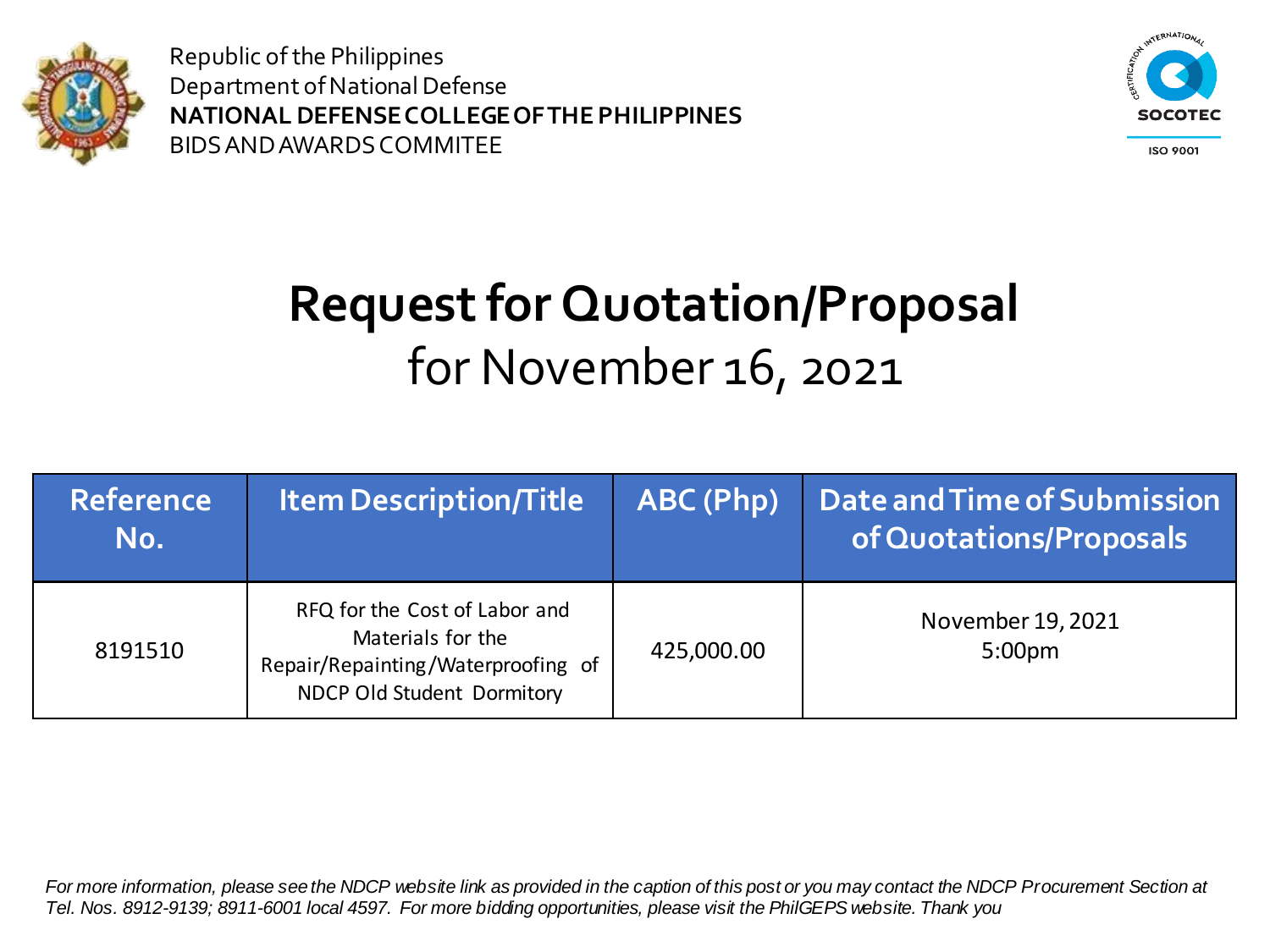



**ISO 9001** 

# **Request for Quotation/Proposal** for November 16, 2021

| <b>Reference</b><br>No. | <b>Item Description/Title</b> | ABC (Php) | Date and Time of Submission<br>of Quotations/Proposals |
|-------------------------|-------------------------------|-----------|--------------------------------------------------------|
| 8191148                 | Procurement of Books          | 51,000.00 | November 19, 2021<br>5:00 <sub>pm</sub>                |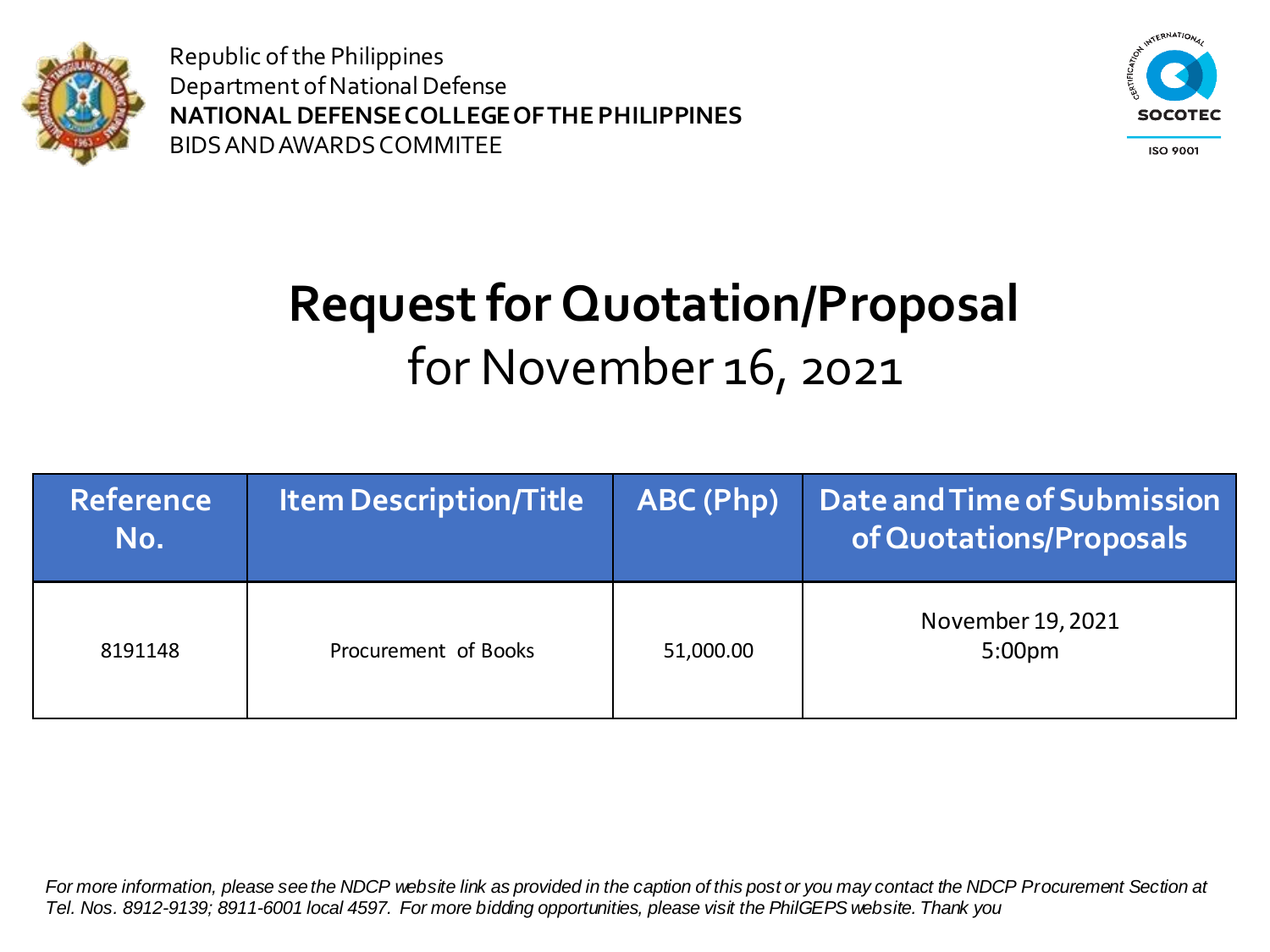



**ISO 9001** 

# **Request for Quotation/Proposal** for November 16, 2021

| <b>Reference</b><br>No. | <b>Item Description/Title</b> | ABC (Php)  | Date and Time of Submission<br>of Quotations/Proposals |
|-------------------------|-------------------------------|------------|--------------------------------------------------------|
| 8190730                 | RFQ for the Cost of Meals     | 204,000.00 | November 19, 2021<br>5:00 <sub>pm</sub>                |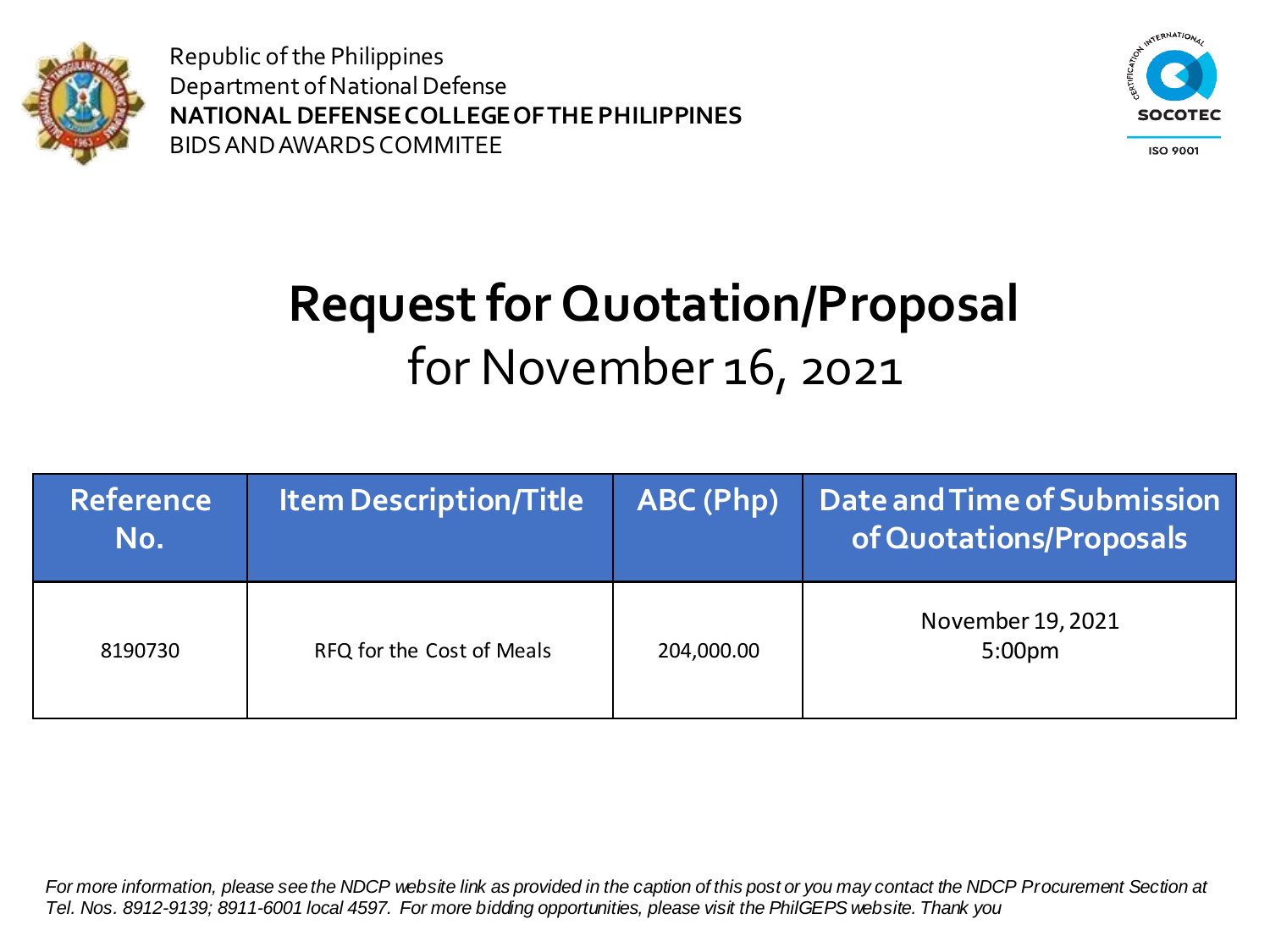



**ISO 9001** 

# **Request for Quotation/Proposal** for November 13, 2021

| <b>Reference</b><br>No. | <b>Item Description/Title</b>                            | ABC (Php)  | Date and Time of Submission<br>of Quotations/Proposals |
|-------------------------|----------------------------------------------------------|------------|--------------------------------------------------------|
| 8187336                 | RFQ for the Cost of Hotel<br>Accommodation (Baguio City) | 174,200.00 | November 17, 2021<br>5:00 <sub>pm</sub>                |